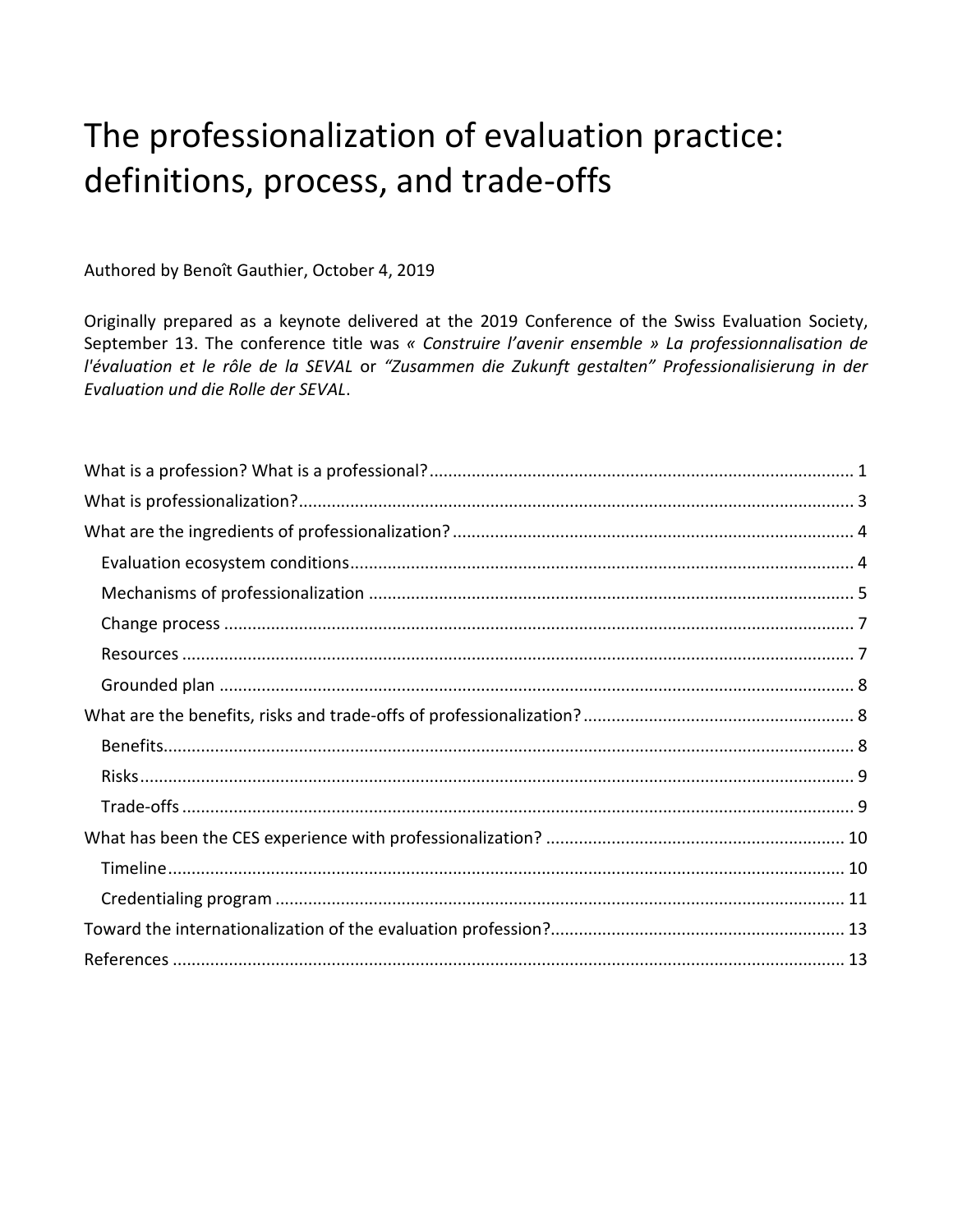Are you a professional? Are you a professional evaluator? This is kind of a rhetorical question when asked of an assembly of individuals who took a day off their busy schedule to discuss the professionalization of evaluation. But think about it: why do you think you are a professional or that you are not? What do you base your judgement on?

When I hire a doctor in medicine, a chiropractor, an accountant, I like to see their diploma on the wall.

When I hire an architect, I like to make sure that they are on the roster of their professional order.

When I hire a carpenter, I like to confirm that they are registered with the Building Commission.

When I hire an exterminator, I like to know that they are approved by the Canada Automobile Association (CAA).

When I hire a house cleaner, I like to check the Better Business Bureau ratings.

When I hire an evaluator... I must believe the promotional hype found in their proposal. I have no means of verifying their professionalism.

My name is Benoît Gauthier. I was born in 1956 in Quebec. That makes me a French-speaking male baby boomer with university education; I have two daughters and two grandsons. These socio-demographic traits are surely very significant in who I am, what my values and opinions are, how I form judgement, and how I spend my time.

As an aside, I was Vice-President and then President of the Canadian Evaluation Society (CES), on the Board of Directors from 2013 to 2018, and I am Vice-President of the Réseau francophone de l'évaluation (RFE) and of the International Organization for Cooperation in Evaluation (IOCE). I also sit on the Executive Committee of EvalPartners.

I have been active in evaluation since 1984. I started my career as a hardcore quantitative social scientist schooled in political science, systems dynamics, and statistics – at a time when the word "evaluator" did not exist. Somewhere along the way, I became an evaluator and later I developed an understanding of qualitative evidence as well as of the guiding role that I have as an evaluator. My involvement in the CES and in its credentialing initiative also made a profound mark on my path as an evaluator. This is my journey through professionalization; it certainly affects my analysis of the collective issues of professionalization for our community of evaluators and the discipline of evaluation.

### **What is a profession? What is a professional?**

I was asked to talk about the initiatives that the CES has put in place over the years toward the professionalization of evaluation in Canada. But first, wouldn't it be good to describe the boundaries of the concepts of profession and professional? I think that it is important to do so, especially in light of so many people stating that they are "professionals", including dry-cleaning technicians, insurance sales personnel, and market research interviewers.

Official dictionary definitions of "profession" point to two areas: (1) religion as in "profession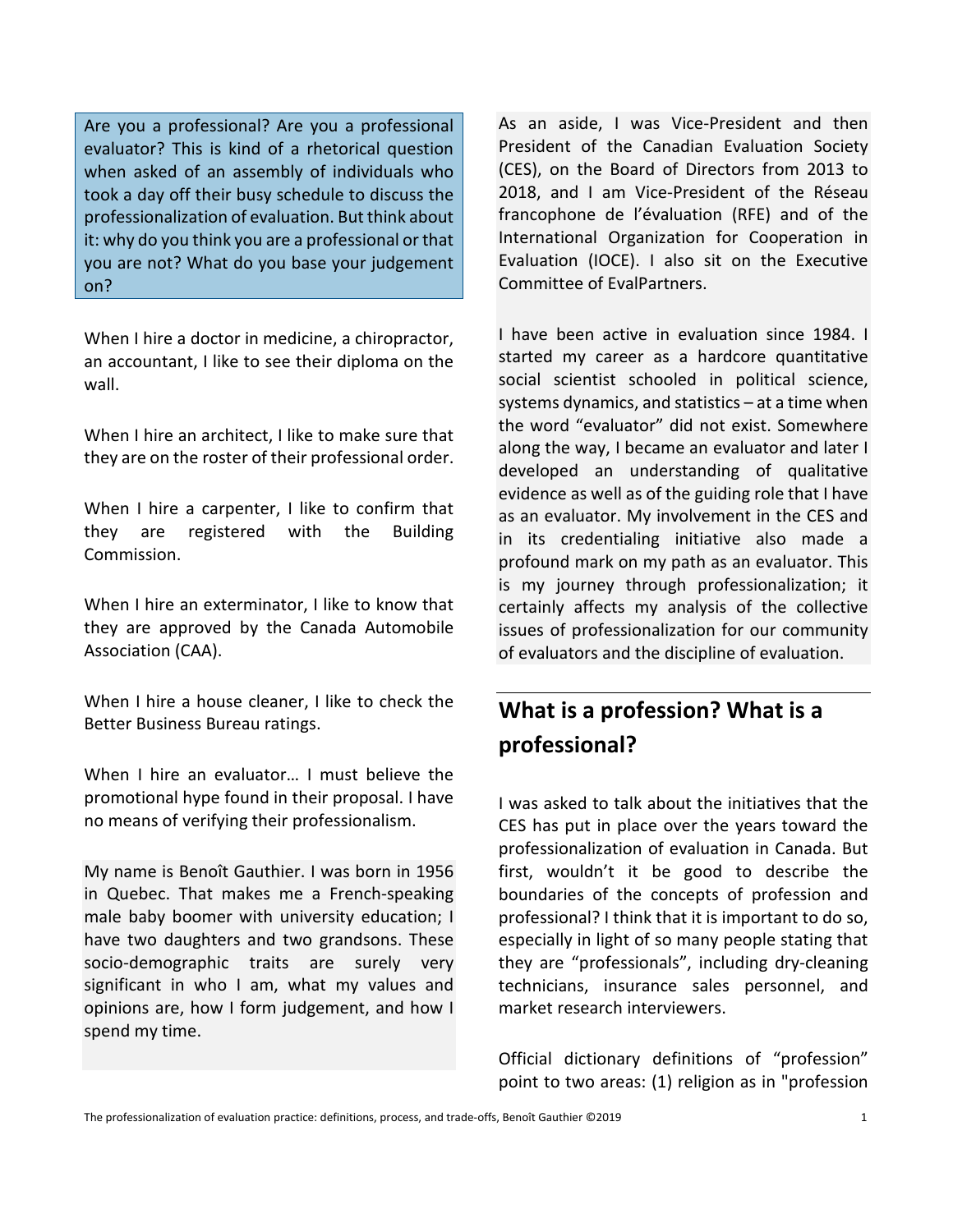of faith" and (2) occupation or job as in the distinction between amateur or professional. Assuming that this meeting is not about religious commitment, you are probably thinking of profession as something one does more than dabbling in, something that someone gets paid to do. But is that enough to define a profession?

Since the Middle Ages, the word Profession has been used mostly for liberal occupations – especially the clergy, lawyers, and physicians – as distinct from work associated with production or trade. Liberal professions required advanced education (if only in the proper use of bleeding) and some form of clerkship.

Some say that the great age of professionalization occurred in the 19th and early 20th centuries when physicians and lawyers gained significantly in prestige and power, and other groups – like engineers, architects, dentists, teachers, accountants, auditors, nurses – began to fight for similar positions in society.

In the 20th century, Larson suggested that "a profession is a full-time occupation that brings high status and a comfortable income. It is based on formal training in a field of specialized knowledge that is confirmed by some type of certification. The professional provides services to clients, not products to customers, and earns fees or even honoraria rather than wages or a salary. Members of a profession follow a code of professional ethics, policed by associations of professionals rather than the state or some other outside body." Larson herself suggested that such professional associations also try to constitute and control the market for their members' services, especially in limiting competition from non-certified practitioners.

Quoting James Albisetti, "Larson's analysis contains elements of both the benevolent and the conspiratorial [or nefarious] interpretations of professionalization that exist throughout the scholarly literature. On the one hand, the process appears as the victory of expertise, honesty, or even disinterested service over incompetence, fraud, and quackery. On the other, it involves the establishment of monopoly, exclusion of nonprofessionals, and limitation of choice for the public."

In 1994, in a very influential article about evaluation, Worthen proposed nine characteristics that a fully developed profession must have:

- 1. A need for evaluation specialists.
- 2. Content (knowledge and skills) unique to evaluation.
- 3. Preparation programs for evaluators.
- 4. Stable career opportunities in evaluation.
- 5. Certification or licensure of evaluators.
- 6. Appropriate professional associations for evaluators.
- 7. Exclusion of unqualified persons from those associations.
- 8. Influence of evaluators' associations on preservice preparation programs for evaluators.
- 9. Standards for the practice of evaluation.

Worthen concluded that evaluation fit six of the nine characteristics. Those not achieved were certification, exclusion of unqualified persons, and influence on training programs. In much of the US and Canadian discussions of the mid-90s, this analysis was very influential and led to many concluding that "evaluation is not a profession". I read this differently: I read this as a program toward being a profession or as a list of characteristics that need to be developed or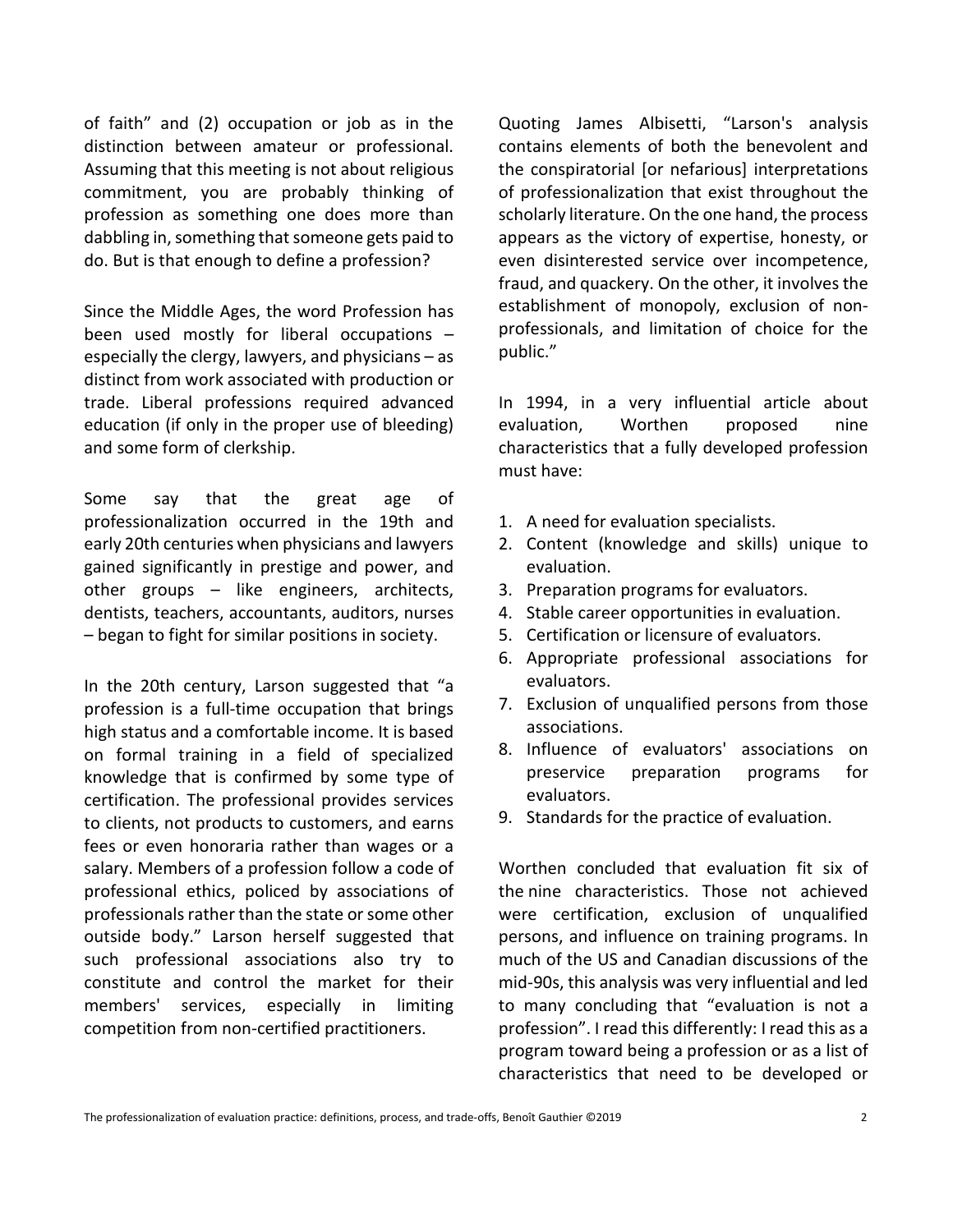reinforced to ensure that evaluation acquires the stature of a profession. To me, that is the process of professionalization.

Along similar lines but much more recently (2011), Robert Picciotto identified the most frequently mentioned characteristics of a profession<sup>1</sup> and listed the following criteria for the assessment of the professionalism of a distinct occupational group:

- 1. Prestige and status (high and rising demand for services; substantial monetary rewards; respectability and a recognized place in the upper regions of the occupational ladder);
- 2. Ethical dispositions (orientation towards the public interest, loyalty to the occupational group; commitment to a lifelong career, collegial behavior, occupational solidarity; responsibility for the quality of one's work);
- 3. Expertise (high quality education; exposure to practice, theoretical knowledge, specialized skills, sound judgment, mastery of techniques);
- 4. Professional autonomy (controls on recruitment, training, professional guidelines, ethical standards, administrative rules, quality assurance; disciplinary processes);
- 5. Credentials (degree from accredited tertiary education establishment; professional designation; tested performance; membership in professional associations).

Authors like Worthen and Picciotto have addressed whether evaluation was a profession and used sets of criteria to support this assessment. I am more interested in what we need to do to make evaluation a profession. This takes us to the notion of professionalization or what needs to be done to build a professional status.

### **What is professionalization?**

Concerning the emergence of professions (or the process of professionalization), Neal and Morgan suggest that the United Kingdom and Germany represent two entirely different approaches. In the United Kingdom, professionalization was established from the bottom up, from professional associations towards professional status. In Germany, professionalization happened from the top down: a strong public administration allies with its jurisprudence giving the state control over the definition of professions. I can affirm that, in Canada, professionalization has occurred, in evaluation and elsewhere, according to the UK model. You are in a better position than I am to analyze the situation in Switzerland: is the professionalization impetus bottom up (from practitioners) or top down (from regulators)?

Professionalism is a converge of knowledge, values, attitudes, and behaviour. A professional is person displaying the attributes professionalism. **Whatis professionalization? tis a roadmap; it is a journey; it is a collective plan** 

 $1$  Possession of a skill based on theoretical knowledge; provision of training and education; testing of competence of members; professional organization; adherence to a code of conduct; and altruistic service.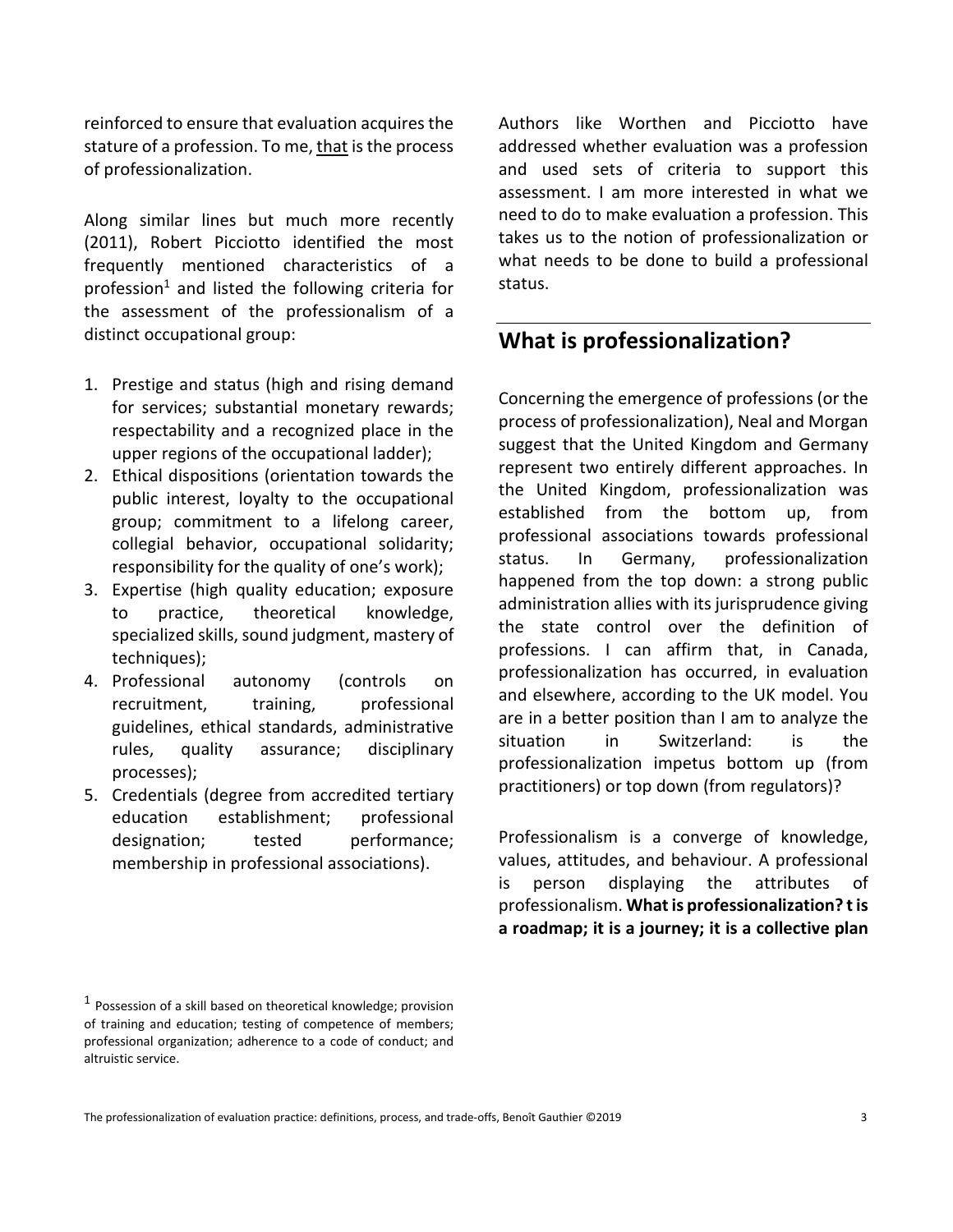**to provide special stature and recognition to an activity (here, evaluation) in order to contribute to superior performance of this activity and to the protection of the public who is not equipped to judge the quality of that performance.** Professionalism is a state; professionalization is a process.

### **What are the ingredients of professionalization?**

#### Are you a professional? How do you know that?

Over the past six years that this has been on my radar screen, I have observed that discussions of professionalization have tended to focus on only one aspect: the mechanisms or the tools of professionalization. I want to propose that there are in fact at least five classes of ingredients on this journey of professionalization: ecosystem conditions, mechanisms, change process, resources, and a grounded plan. Here we go.

#### **Evaluation ecosystem conditions**

The first class of ingredients on the professionalization journey is the national evaluation ecosystem. This is the set of circumstances that define the current situation and determines whether or not some level of professionalization is advisable and feasible. The key ingredients here are:

- the need for the expertise: is there a demand for quality work in the area considered for professionalization? Without a demand, there is no need for further work.
- the existence of the expertise: is there an identifiable cadre of individuals who practice the expertise in question? There is no point in

attempting to professionalize an activity that is not practiced by individuals who can be found and grouped.

- $\bullet$  the perception of a problem: is there an issue in the national evaluation ecosystem that would translate into a need for change? It is my personal conviction that collectives (as opposed to individuals who behave differently) support change only when something hurts. The path through professionalization of evaluation practice is much less likely to take root if the evaluator community is satisfied with its situation, that of the trade, and that of the service to the evaluation client. No pain, no change. So, what's the pain?
- the level of consensus on this problem: is there a relatively high level of agreement on the definition of the problem, its dynamics, and the possible remedies? The more agreement there is, the more likely the evaluation community is to shape a successful professionalization plan.
- the stakeholder groups: are there key stakeholder groups who have clear and strong interests in favour or against professionalization of evaluation? Are they strong? Are they organized?
- the enabling environment: is the environment of evaluation practice supportive of professionalization? Analyzing the environment, you would be interested in institutional structures that have an evaluation mandate, of legislation, policies or regulations that support or hinder evaluation, of academic programs in evaluation, etc.

In my view, it is important to have a good grasp of these ecosystem components so as to answer at least three questions: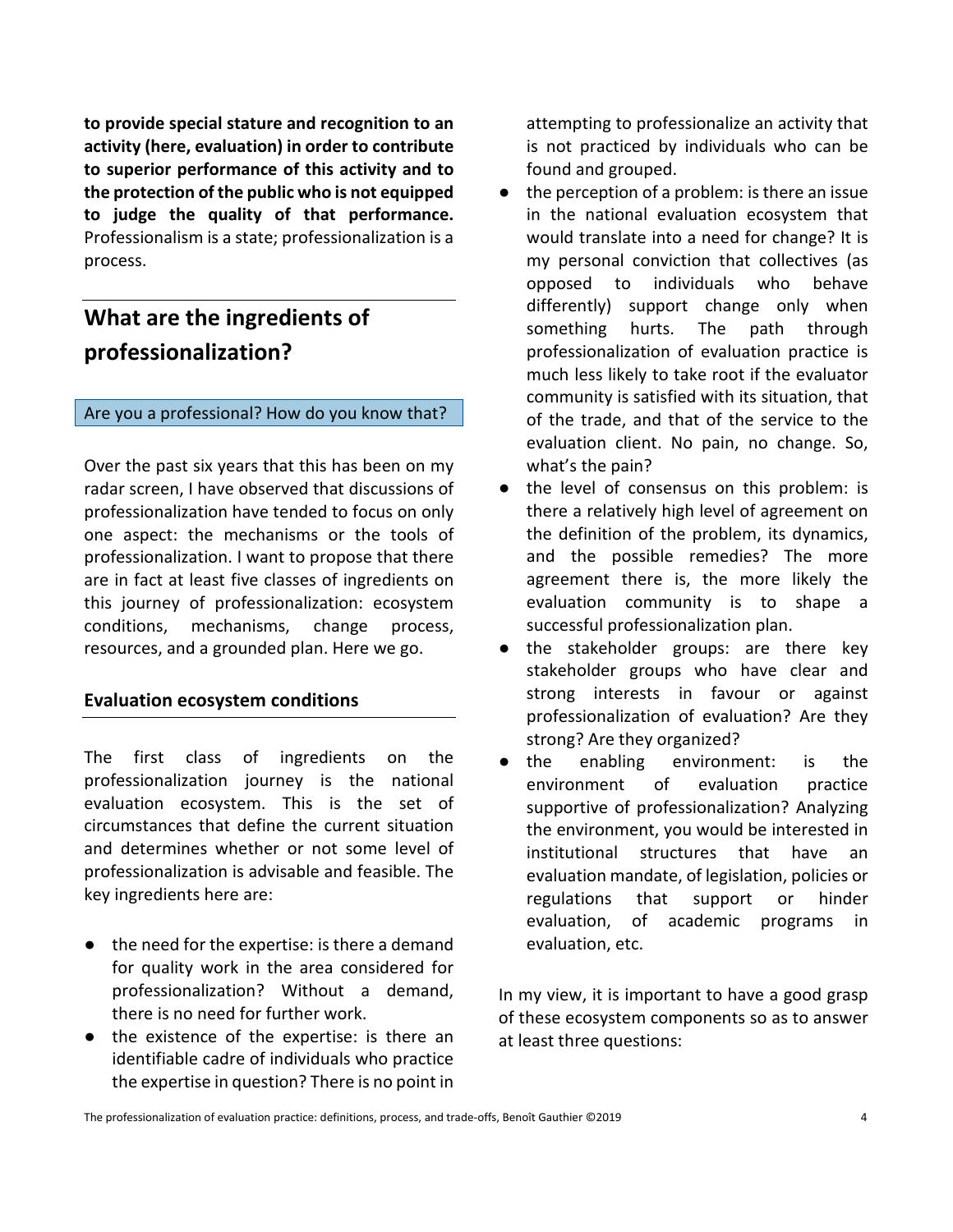- 1. Is there a need for professionalization?
- 2. Is it clear and agreed upon within the evaluation community?
- 3. Are the forces outside of the evaluation community generally supportive of a professionalized evaluation practice?

### **Mechanisms of professionalization**

The second class of ingredients on the professionalization journey is the most commonly talked about one: that of mechanisms.

ETHICAL GUIDELINES – Because a key aspect of professionalism is the protection of the public – rather than the protection of the professional – ethics play an important part in the professionalization process. The development of ethical guidelines is typically an early marker of a will to professionalize a practice. Indeed, several national evaluation societies have developed ethical guidelines. I was not able to find a SEVAL code of ethics.

STANDARDS FOR EVALUATION – The second most common mechanism is the development of a set of standards for evaluation practice. Standards talk to the characteristics of quality work. They are typically stated at the level of principles rather than down into the specifics. Because they provide a framework for the performance of quality work and given the diversity of types of evaluation practice and approaches to evaluation, they can be more difficult to establish than ethical guidelines. SEVAL has adopted (and updated) evaluation standards which appear generally based on the Joint Committee on Standards for Educational Evaluation (JCSEE) that the CES has adopted integrally.

COMPETENCY SCHEME – Then comes the development of a competency scheme as a mechanism of professionalization. Competency frameworks identify the competencies that are required for a professional, competent practice of evaluation. These competencies are not all specific to evaluation in the same way that competencies for other professions are not specific to them: a lawyer ought to be competent at formal writing; the same is true of an evaluator. It is not because a competency is not specific to a profession that it is not important to professional service in that profession. A dozen or so competency frameworks for evaluation practice have been developed over the past 10 or 15 years. SEVAL adopted its own in 2012.

PROMOTION – These are basic building blocks: ethical guidelines, standards of practice, and competency frameworks. But they are meaningless if they are not promoted, known, and used. Thus, communication and training is another mechanism to give life to the building blocks. More generally, professional development as well as academic training are key mechanisms to help practicing evaluators improve their skill set, in all domains of competency, to discover new tools, frameworks, methods, and approaches. Here, the national association (or Voluntary Organization for Professional Evaluation, VOPE) has a clear role in supporting short training events, learned publications, learning circles, research on evaluation, curriculum development, and postgraduate training.

RECOGNITION SYSTEM – Based on the previous four mechanisms, the professionalization process is already in gear. But it is missing a key component: a way to recognize professional conduct of the practice. In recent years, recognition systems have been equated with the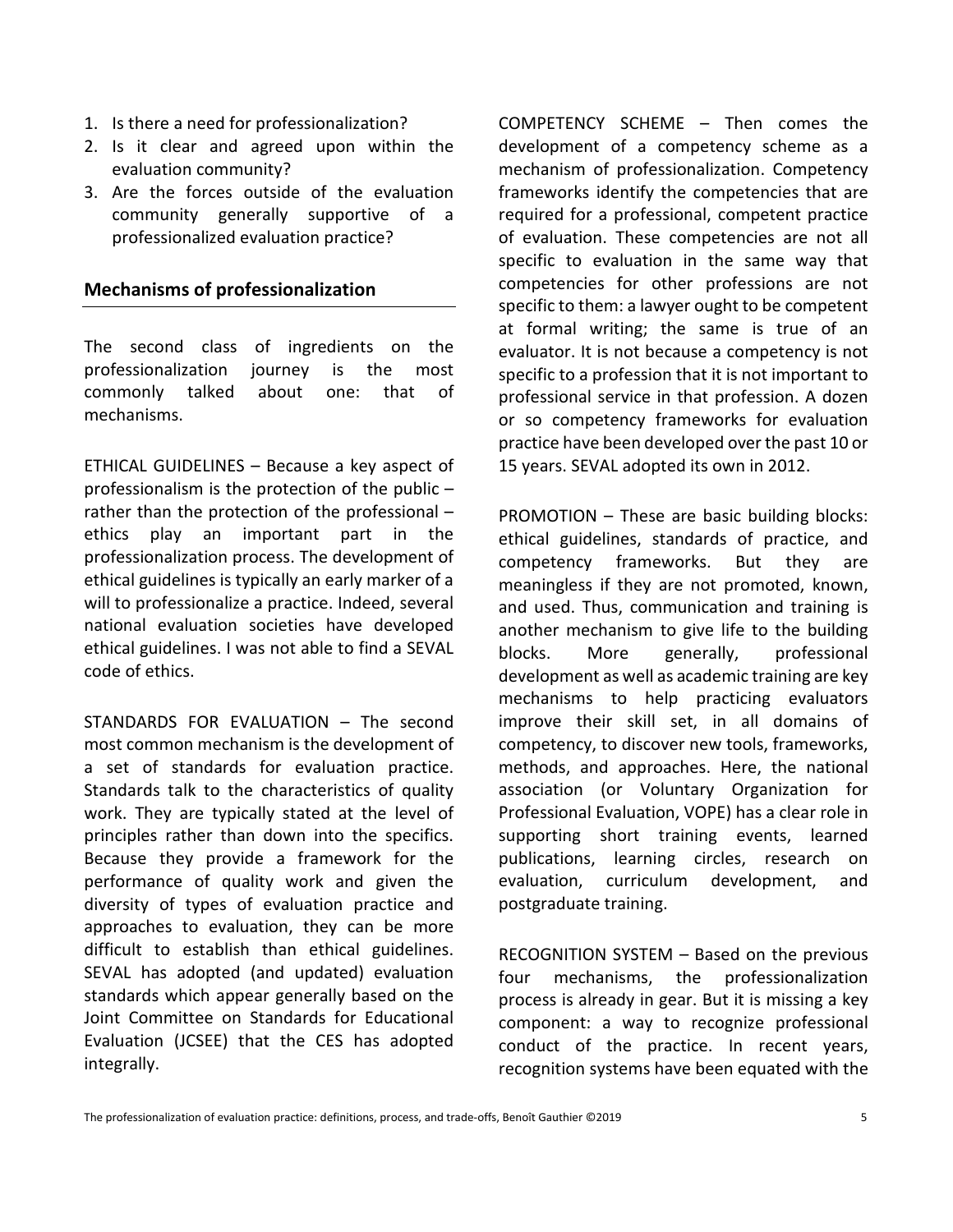two options that have been tested the most extensively in our evaluation world: peerreviewing as proposed by the EES and the UKES, and credentialing as offered by the CES. In work that I recently completed for UNEG, I proposed a typology of recognition systems comprising seven categories.

- 1. Training attendance which may not qualify as a recognition scheme as it entails the simple confirmation that one has attended training.
- 2. Training completion where assessment of learning and gauging against a set standard is added to simple attendance.
- 3. Peer-valuing where one's peers pass judgement on a person's competence; it may involve a fair dose of self-assessment as well. The UKES and the EES Voluntary Evaluator Peer Review programs are of this nature.
- 4. Credentialing is founded on the assessment of one's competence against established competency statements as demonstrated by training, experience, performance of work, etc. Demonstration of competence is typically portfolio- and experience-based.
- 5. Certification is a more stringent form of verification of competence. Typically, it is exam-based and assessed by a board of recognized authorities.
- 6. Academic degrees delivered by colleges and universities have an established market in recognizing the level of competence of individuals.
- 7. Licensing is framed in Law; typically, professional bodies are given legal authority over the recognition of professionals who can practice a certain trade. That recognition can be based on graduation, exams, practicums, internships, etc.

There are pros and cons to each option. My point is that professionalization requires some form of recognition of individual practitioners to offer value to the world outside evaluation circles. Without a recognition system, the public is left with no method to distinguish trustworthy practitioners and potential frauds.

The ultimate mechanism beyond the recognition system is the discipline board: the logic is that if recognition is extended to a practitioner, it also ought to be possible to take it away. Most if not all licensing-based recognition systems are accompanied by some type of discipline board. In parallel to this policing function, a discipline board could also be given a mediation role  $-$  a function that some of you will be discussing this afternoon. This is an interesting idea but one fraught with difficulty in opinion. Here is why. Think of the discipline board first. I suppose that you would admit that the job of a discipline board would be difficult: establishing whether an evaluator has behaved in accordance to the ethical guidelines and practice standards is tough. But it only concerns one side of the relationship – only the evaluator's side. In comparison, a mediation body would have to consider two sides of the relationship (and maybe more) to analyze if all parties have behaved optimally – the evaluator in rendering evaluation services but also the commissioner in defining the assignment and the evaluation manager in overseeing the process and stakeholders in providing information, etc. Because of this complication and unless the purpose of mediation is very soft and constrained with therefore limited utility, I see it as a potential dead end. Also, what problem is mediation supposed to fix? It is not clear to me and it is not clear in my experience dealing on both sides of the evaluation process.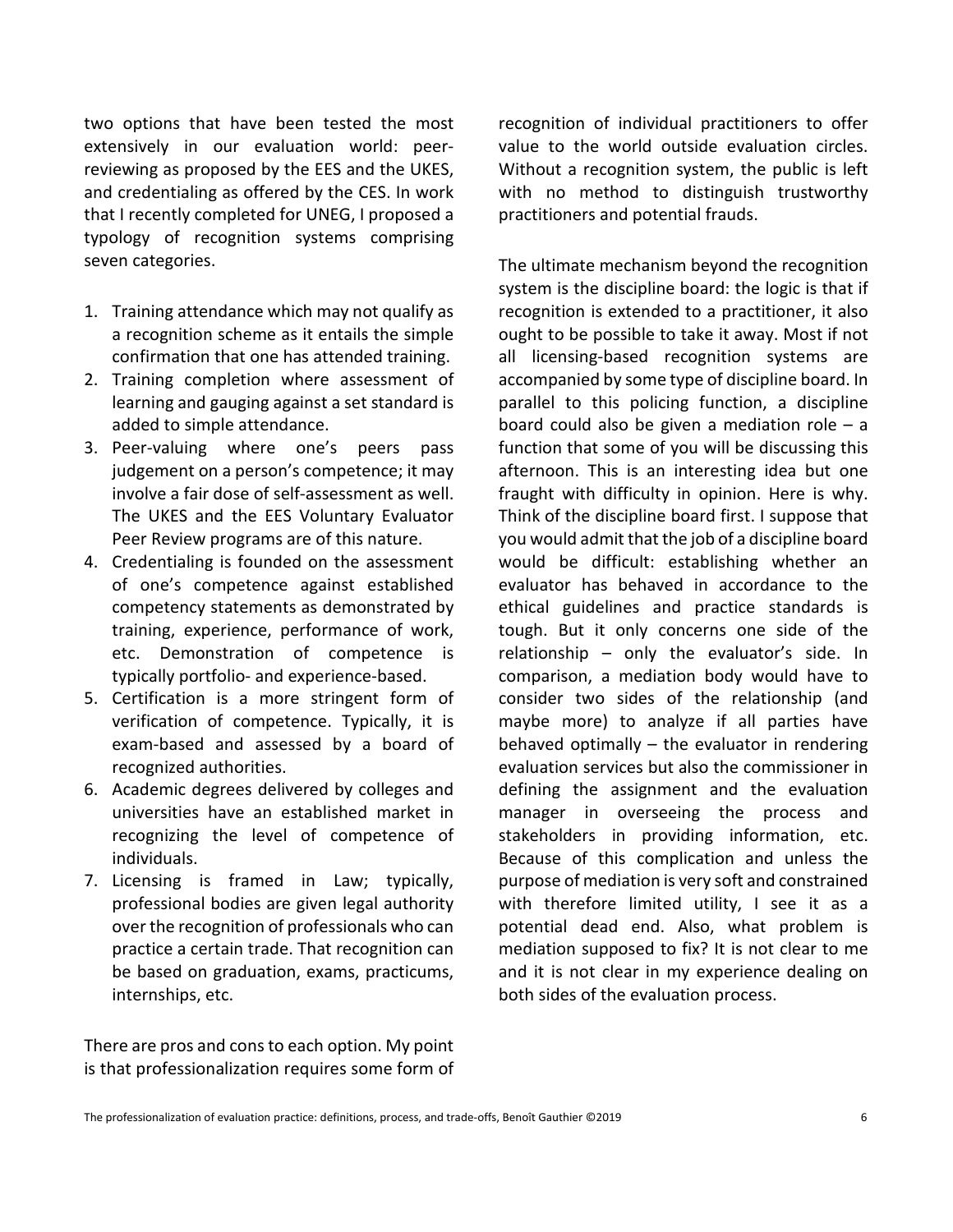### **Change process**

The third class of ingredients on the professionalization journey is the change process. Professionalizing means changing – from informal to structured, from unorganized to organized, from undefined to explicit – and can therefore be cast within a change management framework. Fortunately, there is a lot of literature and documentation on change management. From it comes the following list of steps that should be considered:

- 1. Preliminary analysis and context: this involves a description of the current situation; perceptions of stakeholders; problems, issues, concerns, as discussed earlier. Also included are the establishment of a list of stakeholders, their interests, and their positions.
- 2. Enablers and obstacles: in any change strategy, it is crucial to determine the enablers and obstacles that make the current situation what it is and those that could be reinforced or minimized. This leads to an analysis of the sources of resistance to change and the identification of countermeasures.
- 3. Planning the actions: based on accessible enablers and obstacles, one plans the actions that will move the force fields in the direction of professionalization, including the mechanisms listed earlier.
- 4. Monitoring: we know to keep a close eye on a small set of indicators of change including outputs (e.g., dialogue with stakeholders, new competency framework) and outcomes (e.g., number of individuals trained, number of evaluations produced).
- 5. Reacting: plans require adjustments in pace, sequencing, and even in content based on

the reactions of the stakeholders and the monitoring data.

The change strategy must be commensurate to the capacity to implement it. There is no point in developing a formidable plan if resources (of all types) are not available. That said, developing an open, inclusive, and ambitious (but realistic) plan is also a way to help adjoining partners in the change and professionalization strategy.

Key elements of success in change management are transparency and communication. Secrecy and underhandedness are recipes for disaster in the short or medium term. With transparency and communication, the dynamics of the situation become rapidly clear and can be readily addressed. Another key is the involvement of all parties to a change and the identification of benefits for all that are in excess of the costs associated with any change.

#### **Resources**

The fourth class of ingredients on the professionalization journey is resources. To make this simple, you can think of this as money and people time. If it was not clear yet, let me state it: engaging in the professionalization journey requires significant volunteer time and significant money. Of course, how much is needed depends of the completeness of the professionalization path. But just recall how much was required for SEVAL to produce its original and revised standards, and then its practitioner and manager competency frameworks. I don't know how much was required but someone must know and be able to project beyond the current situation down the path that SEVAL and any other national association will take.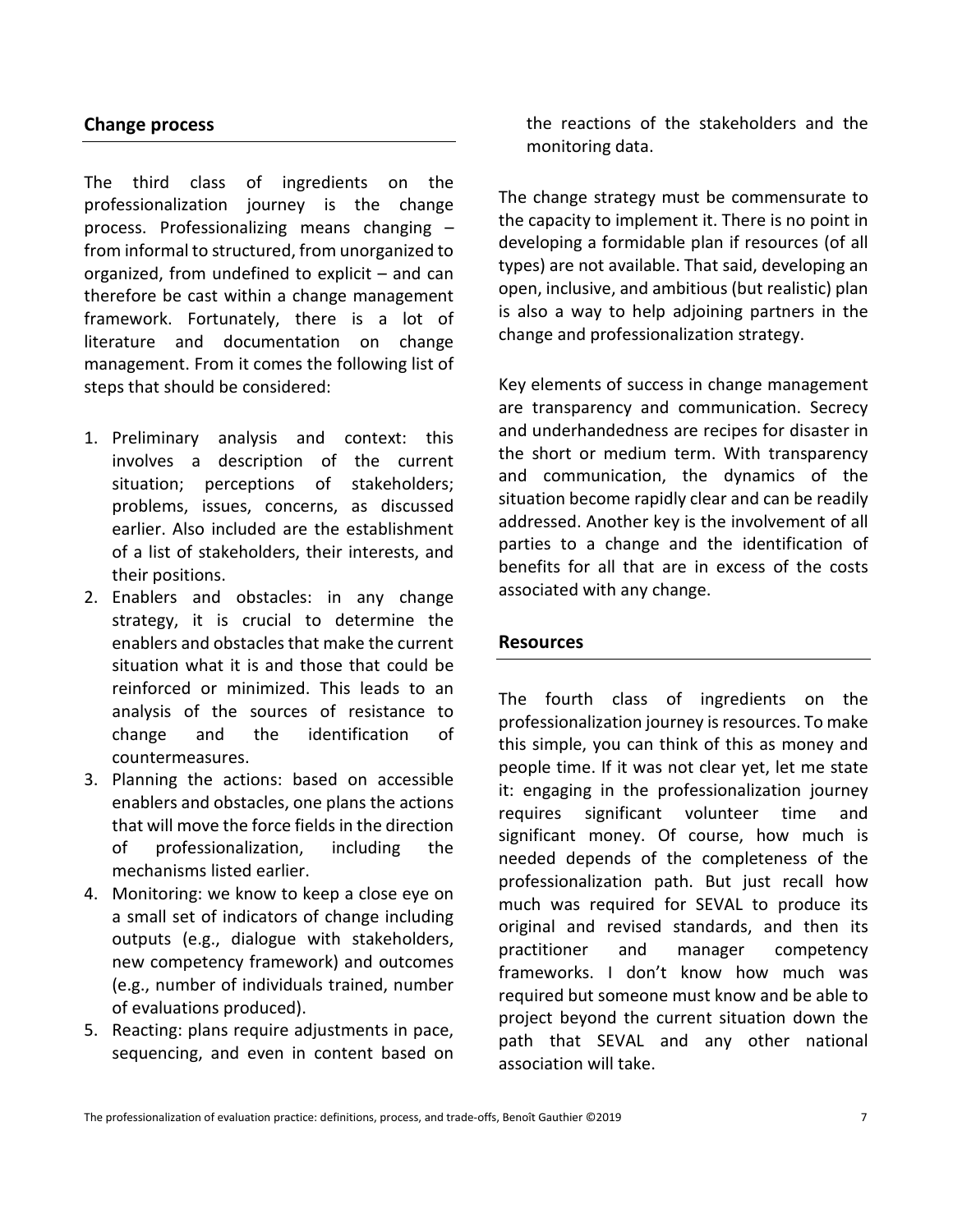### **Grounded plan**

This analysis of the national context and careful change management should lead to a grounded solution or a grounded professionalization plan, one that suits the national context, that reflects the forces at play, and that is commensurate to the resources available. Ideally, in my view, this grounded plan should lead to the deployment of a complete set of the professional characteristics identified by Piciotto and others.

Notice that, so far, I have situated by analysis within the national context. It is indeed easier to analyze, plan, and act within a more homogeneous ensemble than it isto do the same in a highly heterogeneous environment. Thus, a national level of intervention appears appropriate. At least at first.

Now, is it conceivable that there be a path to professionalization on a global scale? Others have done it. From personal experience, I can speak of management consultants (CMCs). The CMC title is recognized worldwide even though it is managed locally or nationally based on criteria and processes that are approved globally. You may have other examples in mind.

IDEAS, the International Development Evaluation Association which is a global association of individual evaluators, has produced a "Code of Ethics" and "Competencies for Development Evaluation Evaluators, Managers, and Commissioners". These are documents (mechanisms) of international scope. In a sense, the United National Evaluation Group competency framework is also of global reach. Moreover, it is remarkable that all evaluationrelated codes of ethics share many considerations. The standards that have been

adopted by some evaluation societies are inspired by the JCSEE work. And existing competency frameworks have significantly influenced each other. In recent work that I completed for UNEG, I compared the UNEG competency framework with four competency frameworks that were issued after UNEG's and found that, at the micro level of each competency, some 50% of competencies were the same acrossfour or five of these frameworks.

Forging a global professionalization path would not be a small feat but, even if imperfect by lack of firm grounding in a simple context, it would constitute a significant inspiration for national efforts.

### **What are the benefits, risks and trade-offs of professionalization?**

#### Are you a professional? How do you know that?

Jacob and Boisvert (2010), Piciotto (2011), Evetts (2018) and others have provided useful accounts of benefits and risks of professionalization. Let's review these quickly.

#### **Benefits**

- The construction of a shared identity through common definitions, terminology, references, models, theories, etc.
- The promotion of a positive image with clients and customers who typically prefer to deal with a professional than with an amateur.
- Enhanced evaluation training and knowledge base among evaluators consequent to an invigorated self-realization of gaps and requirements for improvements.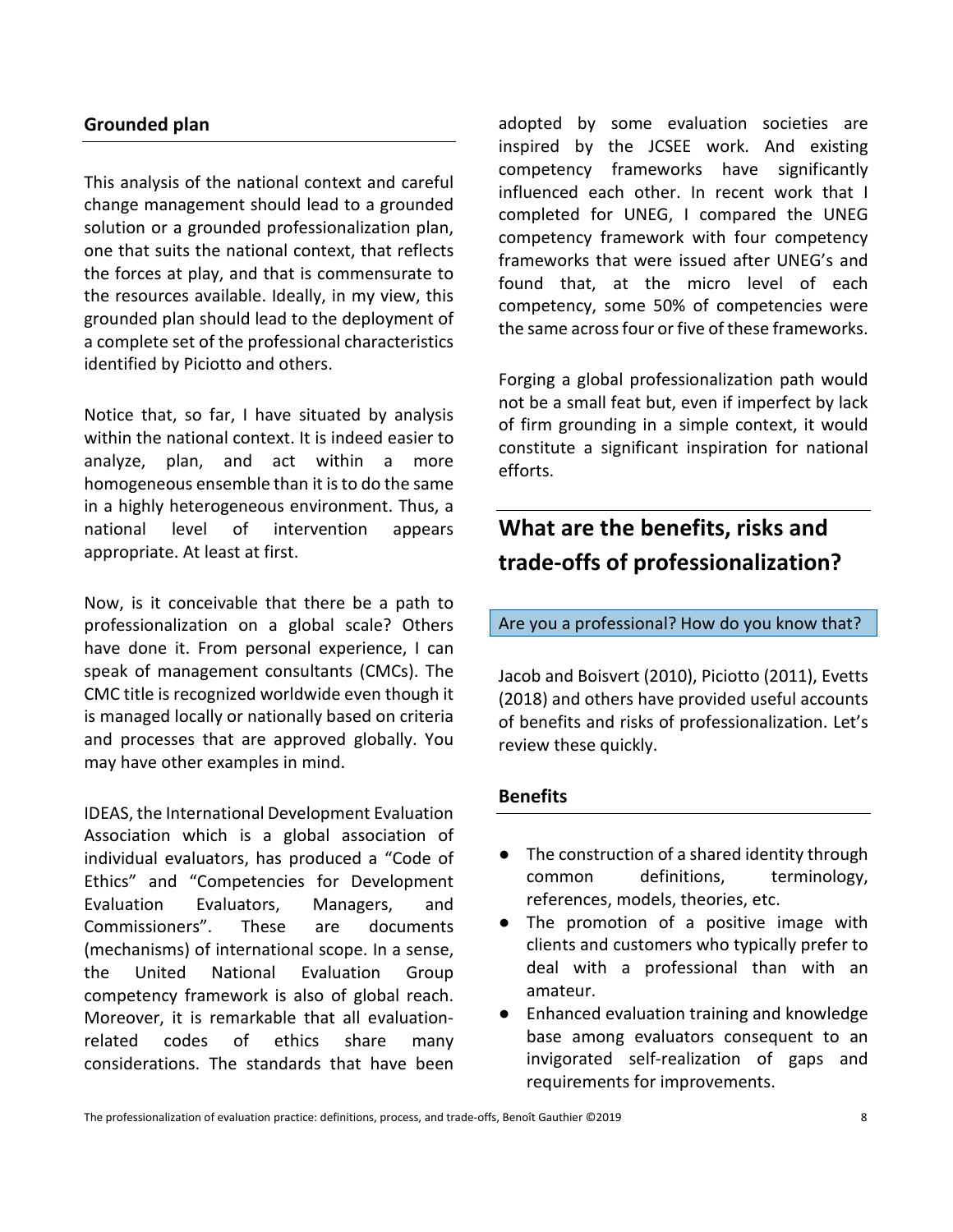- Post-graduate training influenced by practice and competencies so that emerging professional can more readily find a place in the profession.
- More homogeneous practice of evaluation which is seen by some as a risk but construed as a benefit in that it allows for better understanding of what evaluators do.
- Improved evaluation quality consequent to enhanced self-awareness and improved training.
- Enhanced utilization of evaluation evidence as a consequence of better managed evaluation processes and more relevant evaluation studies.
- Increased prestige of evaluators who can now refer to a specific set of competencies and capabilities to present their trade.
- Reduced incidence of problematic behavior through improved training and better adherence to standards and guidelines.
- Protection of the public flowing from better framing of evaluators' activity and improved professional capacity.

### **Risks**

- The glorification of the views of a few instead of a consensual perspective if the professionalization process if handled badly and the positions of a small group dominates the conversation.
- Restricted methodological diversity if standards are restrictive and do not allow for innovation.
- Narrowed field again if innovation is not properly valued.
- Rigidly standardized training again if standards are too strict and don't leave room for novel ideas.
- The exclusion of talented practitioners if the professionalization process places barriers to entry that are excessive.
- Putting the interests of evaluators ahead over those of its clients if corporatism takes precedence over the quest for quality.

It seems to me (and to some of the authors I have cited who opined on the topic) that these risks are manageable with an open, transparent, and democratic discussion process.

### **Trade-offs**

As part of a discussion of the need for the professionalization of cybersecurity specialists, the US National Research Council (2013) articulated some trade-offs they saw in professionalizing that may be relevant for our discussion.

- 1. *Quality versus quantity*. There is a possibility that improvements in quality come at the price of access restrictions resulting from barriers to entry. This is much more likely the case if the professionalization path includes mandatory steps like a requirement for specific training or certification. The CES experience with its credentialing program has rather been that it has acted as a magnet for new practitioners who could now see a professional path to and through evaluation rather than a filter or funnel.
- 2. *Standardization versus dynamism*. Common curricula or certifications provide a certain level of standardization that help define the field. The tradeoff could be reduced dynamism or innovation in a context of rapid change. We have not observed this negative effect in the Canadian context. The CES competency framework was revised 10 years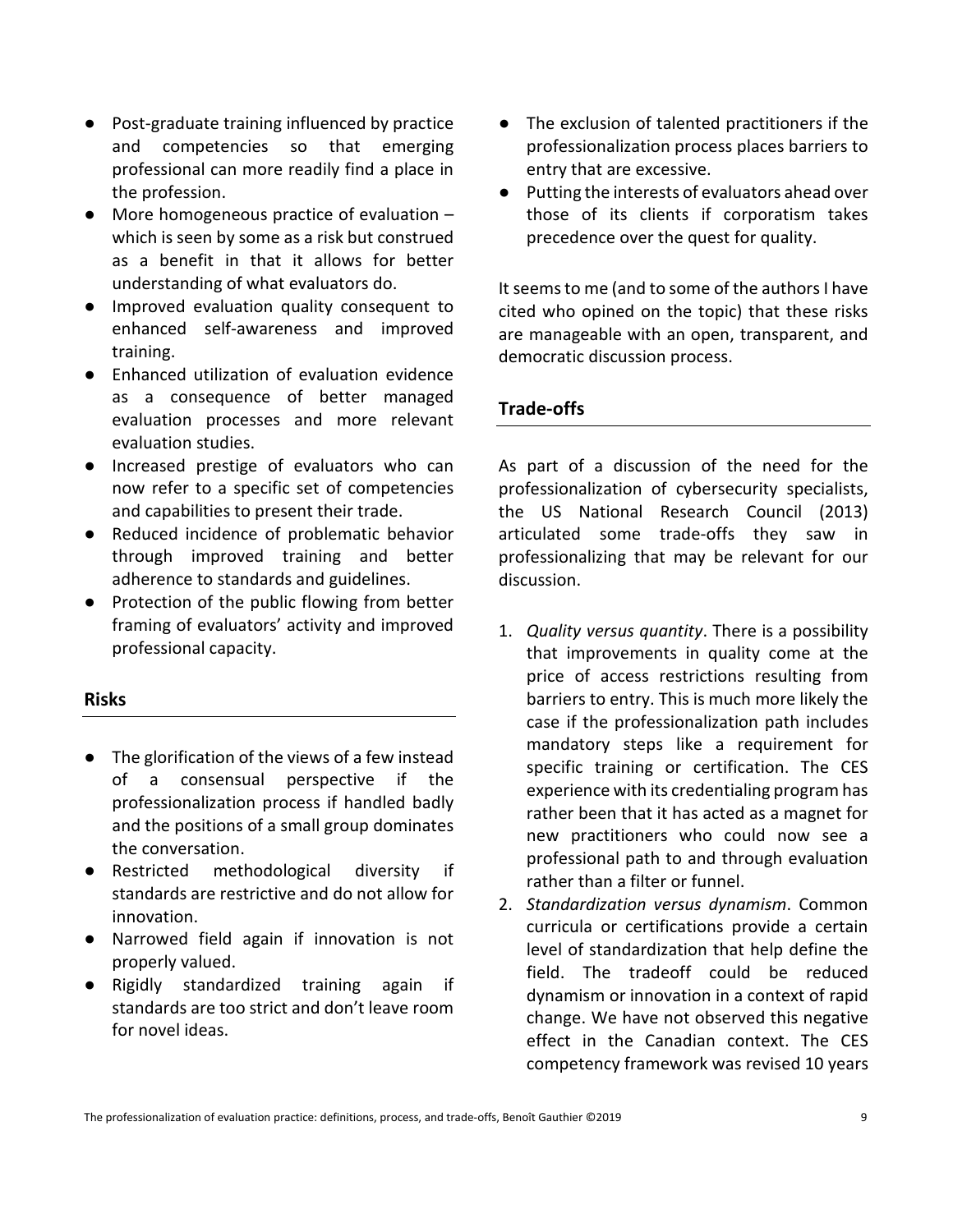after its initial setup. It now includes considerations around inclusion, shared power, and human rights that it did not clarify early on.

- 3. *Broad versus niche needs*. The National Research Council suggested that professionalization may be warranted in a particular subfield but not in a whole area of practice. This may have been true of cybersecurity but the Canadian experience shows that evaluation can be treated as a whole in professionalization efforts.
- 4. *Better information for employers versus false certainty*. Official recognition mechanisms offer some ability to gauge job candidates or consultants, but over-reliance on them may screen out some of the most talented and suitable individuals. This is no different than reliance on academic degrees; they tell only part of the story. Employers and commissioners in the Canadian context now routinely make reference to the CES CE designation as an asset or an advantage.
- 5. *Worker capabilities versus job requirements*. Generic competency-related capabilities do not necessarily match with specific job requirements. For example, an evaluator specialized in qualitative analysis and credentialed may not fit the requirements of a hard-core quantitative outcome evaluation. I contend, however, that professionalization mechanisms don't exist to ensure such match. One ethical guideline of the CES reads "Evaluators should accurately represent their level of skills and knowledge."
- 6. *Stimulation versus restriction of supply*. Professionalization may increase supply over time as it helps increase awareness and desirability of a profession but it may narrow the pipeline of future candidates if the requirements are dated or excessive.

## **What has been the CES experience with professionalization?**

### **Timeline**

So, given this long premise, what is been the CES experience with professionalization? Here is a timeline of the CES implementation of mechanisms of professionalization. I have to admit that the seemingly strategic evolution of these activities has not always been fully thought through: sometimes, one seizes the moment even if prior analysis did not take you in that direction.

- The CES was founded in 1980.
- Since then, it has held 40 annual conferences which are a key moment of professional exchange and networking.
- It has published the Canadian Journal of Program Evaluation 90 times over 34 years thereby contributing to the diffusion of knowledge in our discipline. The CJPE is now open access as a contribution to the profession around the world.
- The CES and its charitable foundation the CESEF have run the Student Case Competition for 23 years thereby contributing to the initiation to evaluation of more than 1,000 students.
- The CES has created a 4-day introductory seminar that is has been running a dozen times a year in the past 20 years or so. It has also created other short-term professional development activities.
- The CES has maintained an active website since 2001.
- For some five years, the CES has been running an online mentoring system.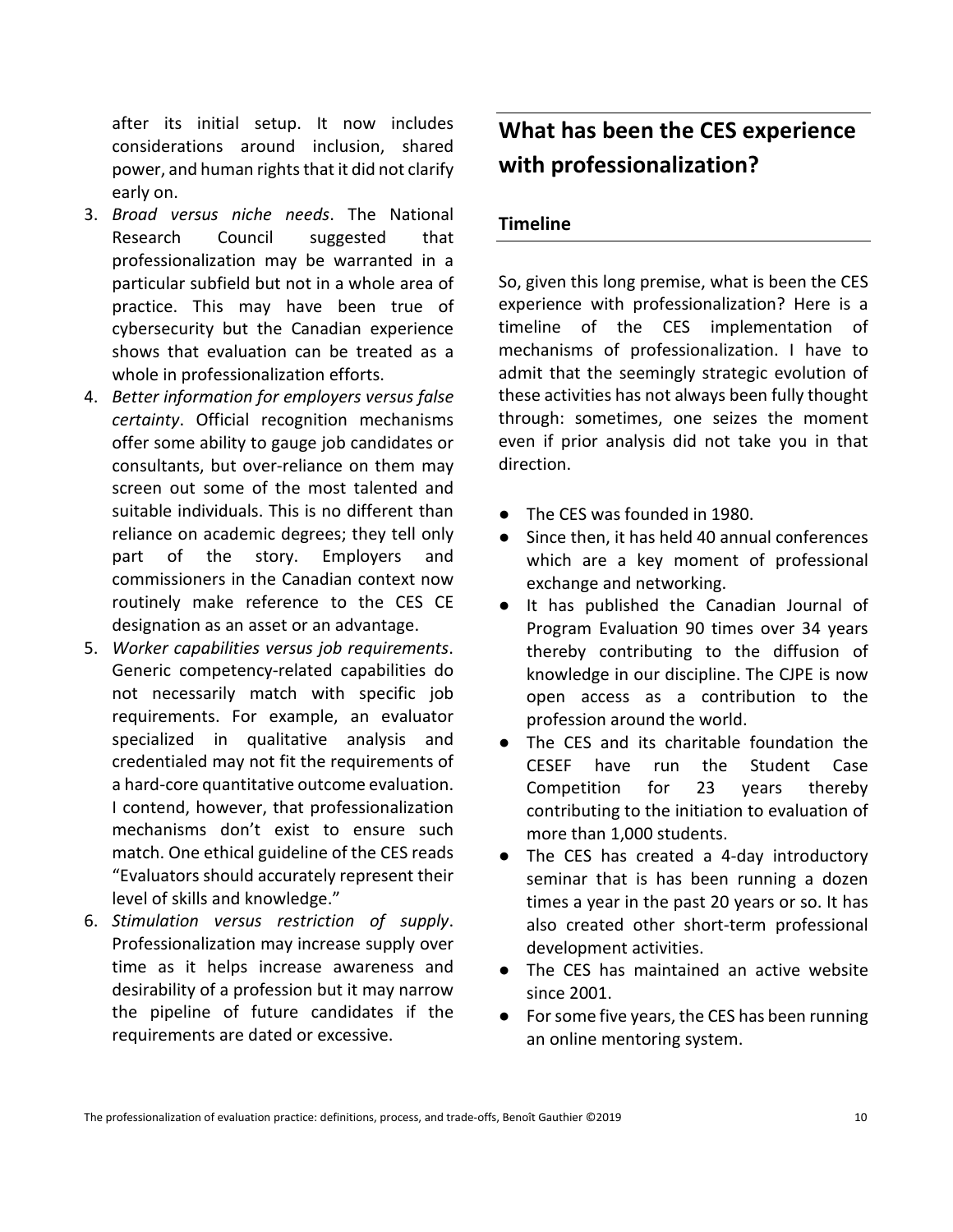- In 1994, the CES adopted the JCSEE standards as its own; the CES sits on the standard management board.
- Ethical guidelines were established and adopted in 1995. They are under revision now.
- In 2005, a survey of members documented the appetite for some professional recognition system.
- In 2008, the CES adopted a set of 49 competencies required for the practice of evaluation in Canada (we are not imperialistic about them) after a long consultative process. Several universities members of the Consortium of Universities for Evaluation Education (founded in 2008) have used the CES competency framework to design their graduate programs in evaluation.
- In 2010, the Credentialing program was launched.
- In 2014, the CES finally adopted a definition of evaluation.
- An evaluation of the CE program was conducted in 2015 which led to the reconsideration of some program building blocks.
- In 2017, the CES launched an online training institute to support professional development for members located all over the large geography of Canada.
- The 2008 competencies were revised in 2018 and reduced to 36 with tighter language and new notions incorporated.
- Since 2006 when the decision to develop the credentialing program was made by the

Board of Directors, the CES has used the CE as a basis for much of its strategic planning.

### **Credentialing program**

What sets the CES apart in its professionalization path is the Credentialed Evaluator (CE) program. It is the only one of its kind in the world and it has been in operations for almost 10 years.<sup>2</sup> It differs in focus from the EES/UK Voluntary Evaluator Peer Review process which is centered on a selfassessment. Here are the key parameters of the CES CE program.

- It is a voluntary program. There is no legal or regulatory requirement to obtain the CE designation in order to practice evaluation.
- As of August 2019, 441 had been given the CE designation.
- The program aims to promote ethical, quality, and competent evaluation in Canada.
- The requirements are two full-time equivalent years of evaluation experience, a post-graduate degree in any discipline or a post-graduate diploma in evaluation, and a dossier demonstrating how the applicant's experience and training demonstrates their competence in the 36 evaluation competencies of the CES.
- The dossier is reviewed by two members of the Credentialing Board who are seasoned evaluators recognized by their peers.
- The CE holder must accumulate 40 hours of learning relevant to their professional path as

 $2$  The Japanese Evaluation Society has a "Certified Professional Evaluator" 6-day training program leading to an exam; 585 certified as of September 2018. It also has a "Certified Advanced

Evaluator" portfolio-based program; 16 certified as of September 2017.

The professionalization of evaluation practice: definitions, process, and trade-offs, Benoît Gauthier ©2019 11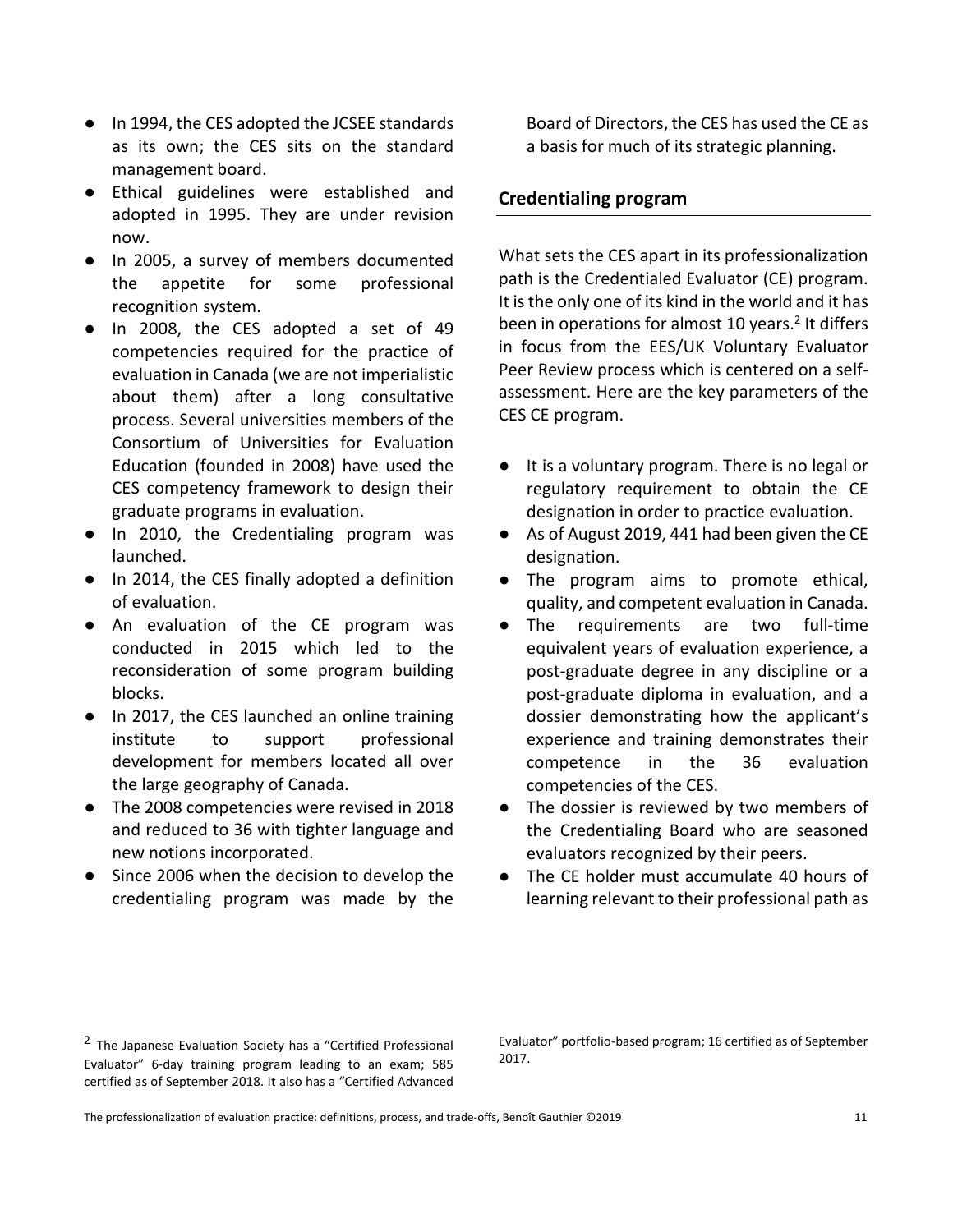an evaluator over three years and report on them.

The program was developed between 2006 and 2008 following a large-scale survey of evaluators and commissioners conducted in 2005 which showed an appetite for some way to identify themselves as professional evaluators and to identify professional evaluators for hiring and contracting. From the point of view of the CES, the objectives of the credentialing program went beyond this market response as it was seen as a way to better define the profession, to structure the activities of the CES itself, and to influence the quality of practice.

The independent evaluation conducted by the Claremont Evaluation Centre (affiliated with the California Claremont Graduate University) in 2015 generally confirmed that the CES CE program was moving toward the achievement of its objectives. It also identified some risks to progress and recommended various actions as countermeasures. The CES expects to commission another evaluation between 2020 and 2022. Some in Canada support that, based on the success of the CE program that is aimed at relatively new evaluators, we should create an advanced Certified Professional Evaluator program; that was identified as a next step as early as 2006 but it has not taken shape yet.

In 2015, Jean A. King wondered why the CE program was the success that it seemed to be. She identified five "specific considerations":

- 1. the exercise of caution when using evaluator competencies to structure a credentialing program;
- 2. the importance of a perceived need for or value of a credential;
- 4. finding qualified and committed people to develop and manage the program;
- 5. ensuring that all stakeholders, including those outside the profession, are involved.

In my view, the CES CE program has been a success so far but certain obstacles were met along the way. Here are seven:

- 1. The initial idea of the credentialing program was received with mixed reviews (Dumaine, 2015): a majority was non-committal, many were favourable, but a sizeable and loud minority was critical. A slow process of listening and planning was implemented from 2006 to 2008 to address the critics. In 2015, the evaluators of the CE program had a hard time finding vocal critics that I insisted they talk too as President of the CES at the time.
- 2. It is difficult to ensure that sufficient and varied training is available to support professionals in attempting to obtain their credentials and to maintain their competencies.
- 3. The accreditation model chosen by CES suits beginner professionals, but experts should be recognized through certification rather than accreditation, a step which has not yet been undertaken by CES.
- 4. Certain organizational sub-cultures are sufficiently strong to become self-sufficient or, at the very least, to reduce the need for professional titles. In Canada, this is currently the case in the federal public service.
- 5. A circular dynamic exists where the interest of evaluators for professional designation is fed by the professional recognition of the profession by its users (employers, ordering parties) but that this recognition requires sufficient critical numbers of credentialed professionals. I think that we now have

3. skillful attention to milieu;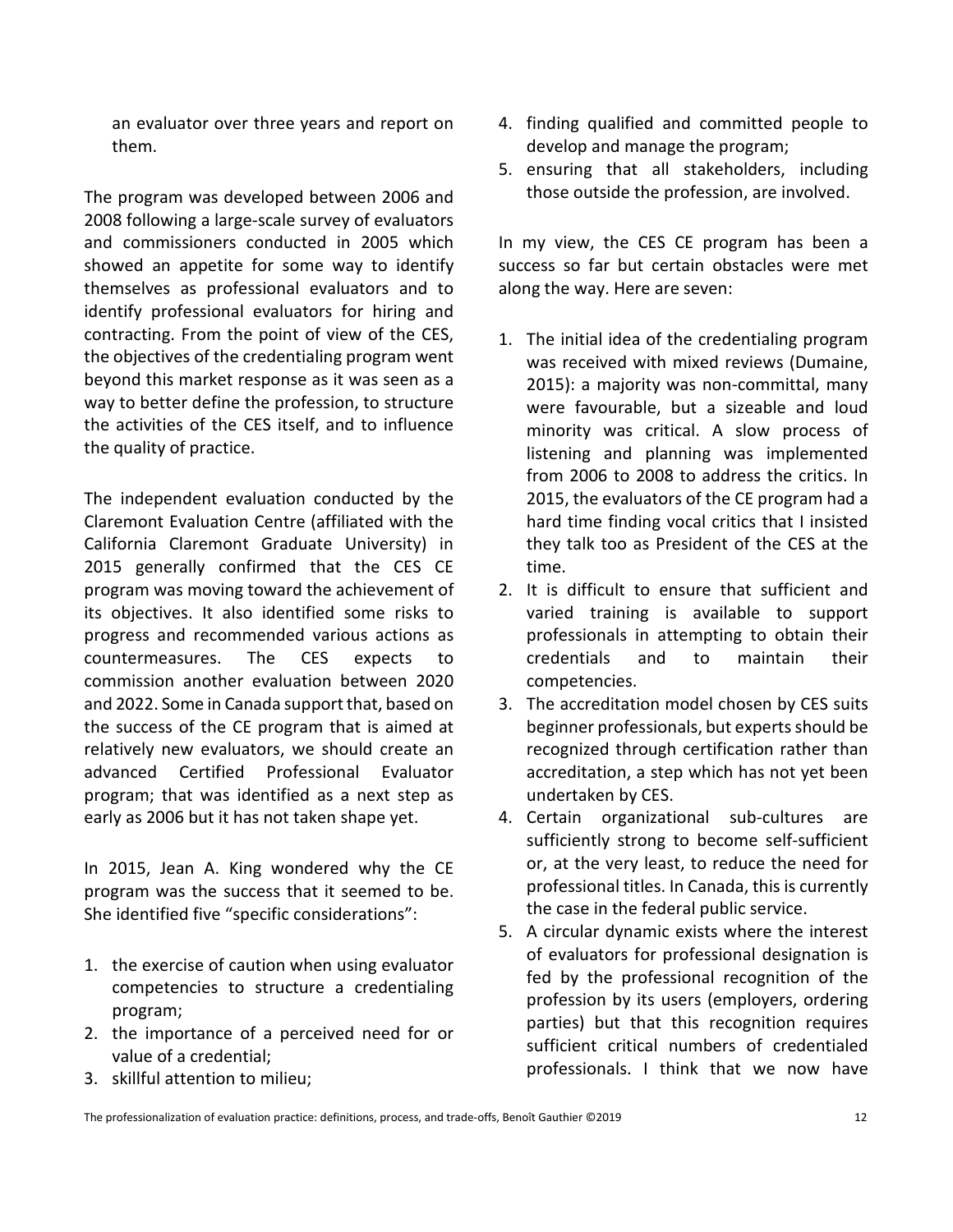reached a sufficient critical mass but it has taken several years to achieve this.

- 6. Established professionals are less likely to feel the need for formal professional accreditation but their participation is necessary.
- 7. CES has created and implemented a professionalization strategy thanks, mostly, to the volunteering efforts of a large number of its members. This type of model is constrained because volunteer energy is limited.

### **Toward the internationalization of the evaluation profession?**

By now, you may have gathered that I am a proponent of the internationalization of the evaluation profession. It is true that there are many evaluation approaches and that the purpose of evaluations can freely navigate the waters of accountability, learning, and criticism. But we nonetheless all aim for the development of credible, reproducible, independent, and useful (in varying degrees of insistence) evidence which helps the assessment of initiatives in support of social progress in one form or another.

I have attempted to demonstrate that national plans toward professionalization are the building blocks of the enterprise. But I also think that international tools and mechanisms would be welcome if only in support of national endeavours. So, in addition to the questions that you will debate today as regards SEVAL and Switzerland, I will leave you with the following questions:

Should we entrust IOCE and EvalPartners with the next stages of JCSEE work given that JCSEE appears a little out of breadth and that it would be good to have "evaluation" standards rather than "education evaluation" standards?

- Should we entrust IDEAS with the development and revision of minimum competencies that would take into account the work done by several VOPEs and UNEG?
- Should we adopt the CES CE as an international marker of individual professionalization given that it is the only open and functioning model that we have?

Are you a professional? How do you know that?

### **References**

James C. ALBISETTI (2001) "Professionals and Professionalization" in encyclopedia.com

François DUMAINE (2015) "A Point of No Return Finally Reached: The Journey Ahead" in *Canadian Journal of Program Evaluation / La Revue canadienne d'évaluation de programme*, 29-3 (Special Issue / Numéro special), 154-159.

Julia EVETTS (2018) "Professions in turbulent times: changes, challenges and opportunities" in *Sociologia, Problemas e Práticas*, n<sup>o</sup> 88, 43-59.

Steve JACOB and Yves BOISVERT (2010) "To be or not to be a profession: pros, cons and challenges for evaluation" in *Evaluation*, 16-4, 349-369.

Jean A. KING (2015) "From the Outside, Looking In with a Smile: A Summary and Discussion of CES's Credentialed Evaluator Designation" in *Canadian Journal of Program Evaluation / La Revue canadienne d'évaluation de programme*, 29-3 (Special Issue / Numéro special), 134-153.